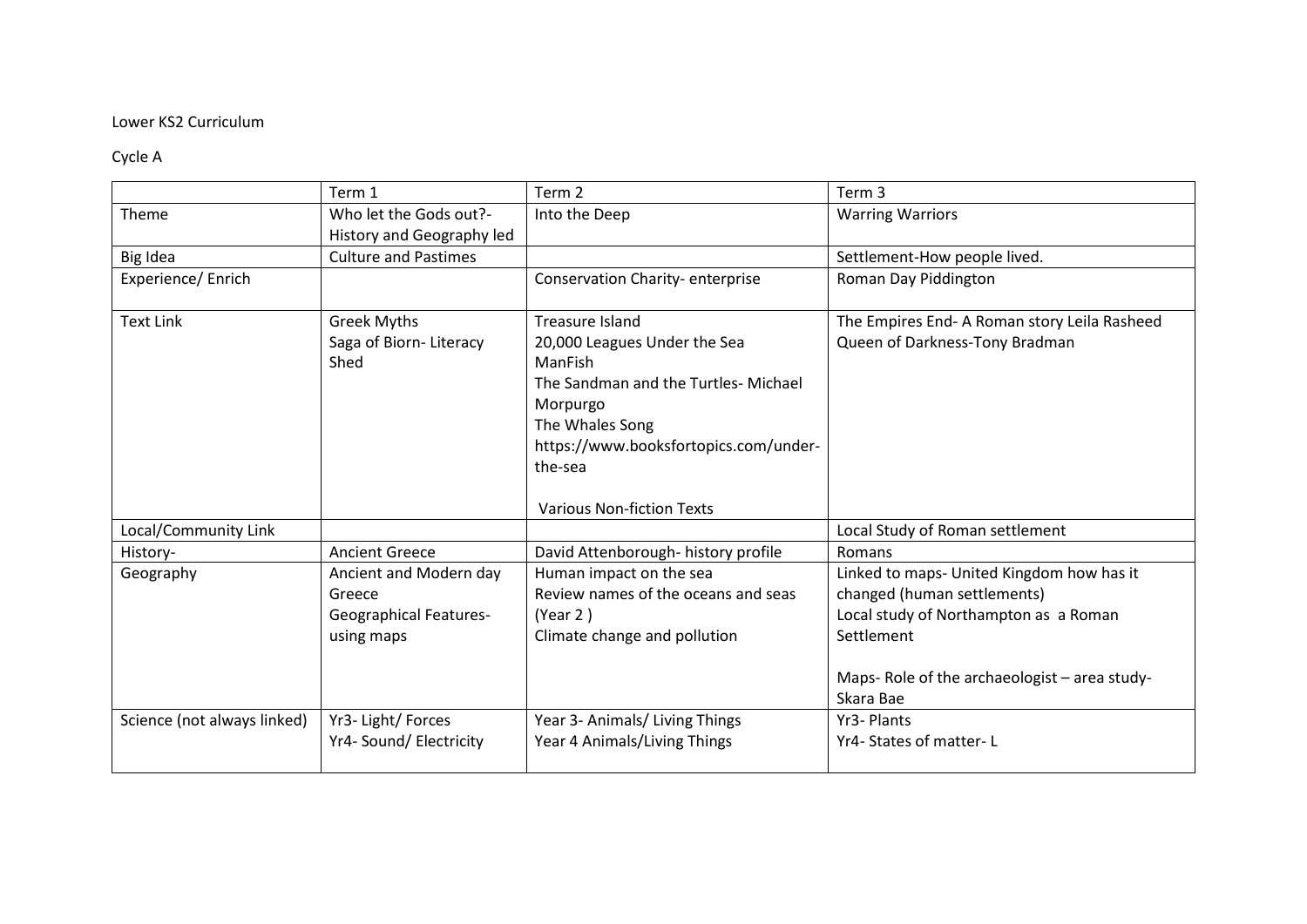| Art | Architects – sketching<br>Pottery-clay | Famous Artist- Guy Harvey | <b>Mosaic printing</b>                                       |
|-----|----------------------------------------|---------------------------|--------------------------------------------------------------|
| DT  | Food Technology- Greek<br>Salad        | Creating lever animals    | DT-<br>Textiles- designing and making a Roman money<br>purse |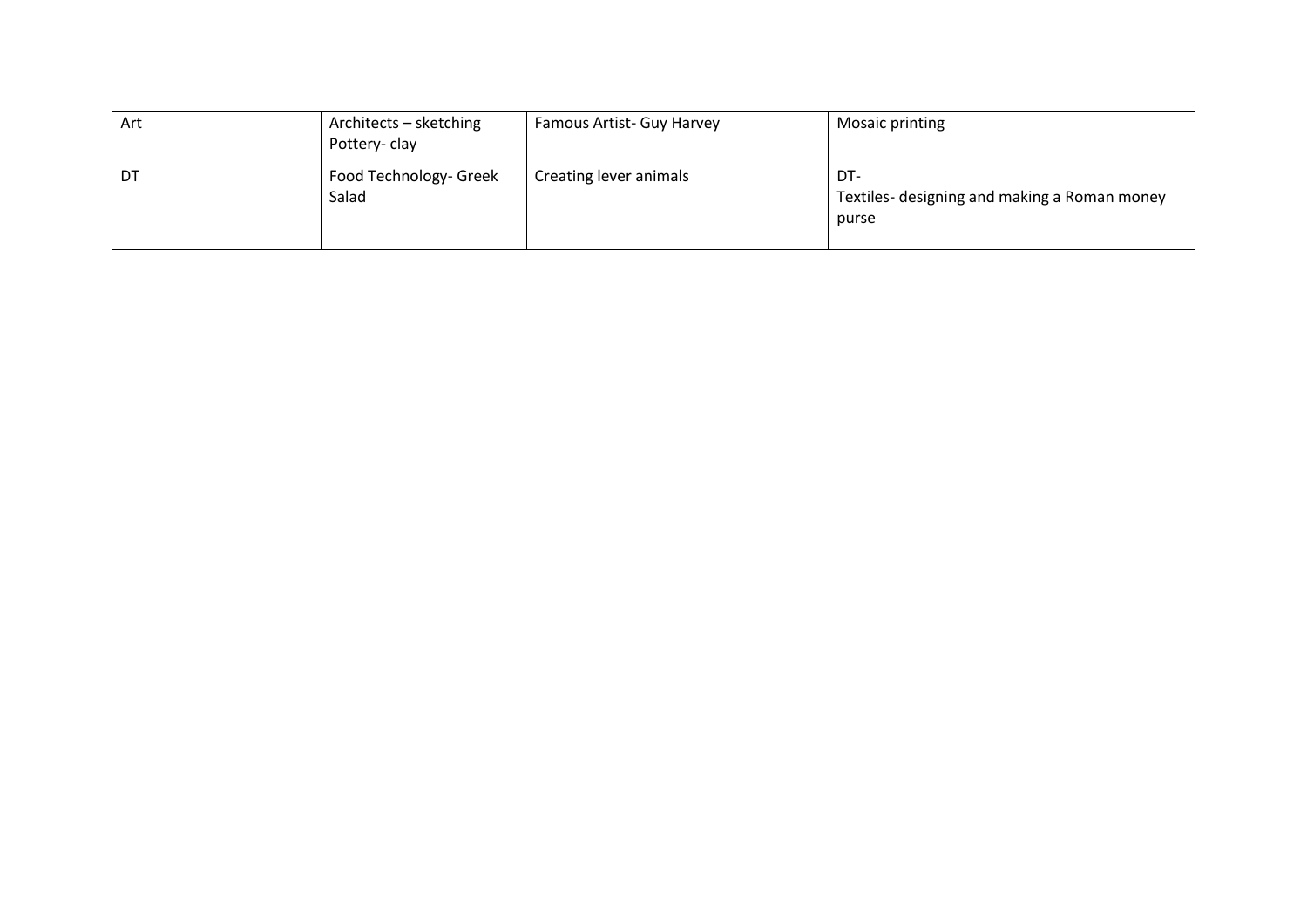## Cycle B

|                             | Term 1                           | Term 2                        | Term 3                                             |
|-----------------------------|----------------------------------|-------------------------------|----------------------------------------------------|
| Theme                       | <b>Rocks and Rumbles-</b>        | The Big Dig-History Led       | Journey to the Amazon-Geography / Sciemce led      |
|                             | Geography led/ Science           |                               |                                                    |
| Big Idea                    | Investigate patterns-physical    | Settlement-How people         | Investigate places-location/physical features      |
|                             | features                         | lived                         |                                                    |
| Experience/Enrich           | Study of modern Volcano          | Flag Fen-trip                 | <b>Conservation of the Rainforest</b>              |
|                             | eruption                         | Archaeology dig site in       | Rainforest Roadshow school visit                   |
|                             |                                  | school (set up)               |                                                    |
| <b>Text Link</b>            | Vacation under the Volcano       | Stig of the Dump              | Rhythm of the Rain - Graham Baker Smith (picture   |
|                             | by the Magic Treehouse           | Stone Age Boy                 | book water cycle)                                  |
|                             | This Little Pebble-Anna          | The Boy with the Bronze Axe   | Journey to River Sea- Eva Ibbotson                 |
|                             | Claybourne                       |                               | The Explorer Katherine Rundall                     |
|                             | <b>Escape from Pompeii-</b>      |                               |                                                    |
|                             | Christina Balit.                 |                               |                                                    |
|                             | The Pebble in my Pocket-         |                               |                                                    |
|                             | History of Earth                 |                               |                                                    |
| Local/ Community Link       |                                  | Local settlement in           |                                                    |
|                             |                                  | Northamptonshire              |                                                    |
| History-                    | Pompeii Volcano                  | Stone Age/Iron Age/Bronze     |                                                    |
|                             |                                  | Age                           |                                                    |
| Geography                   | <b>Volcanoes and Earthquakes</b> | Maps-Role of the              | Water Cycle                                        |
|                             | Key elements of the              | archaeologist - area study-   | Describe and understand key elements of the        |
|                             | landscape                        | Skara Bae                     | landscape- rivers/ mountains- South America        |
|                             |                                  |                               | Map work                                           |
| Science (not always linked) | Rocks-Year 3 and 4               | Year 3-Forces/Magnets-        | Yr3- Plants / Year 3 Animals                       |
|                             | Living Things-Year 3 and 4       | Light                         | Year 4- Animals/Year 4 States of matter (linked to |
|                             |                                  | Year 4-Electricity / sound    | water cycle)                                       |
| Art                         | Ammonite Art- sketching          | Art- Cave paintings- charcoal | Painting- water colours- Henry Rosseau artist      |
|                             | and sculpture                    |                               |                                                    |
| DT                          |                                  | DT-Building iron age/ bronze  | Food Technology- Pizzas                            |
|                             |                                  | age settlements (cutting      |                                                    |